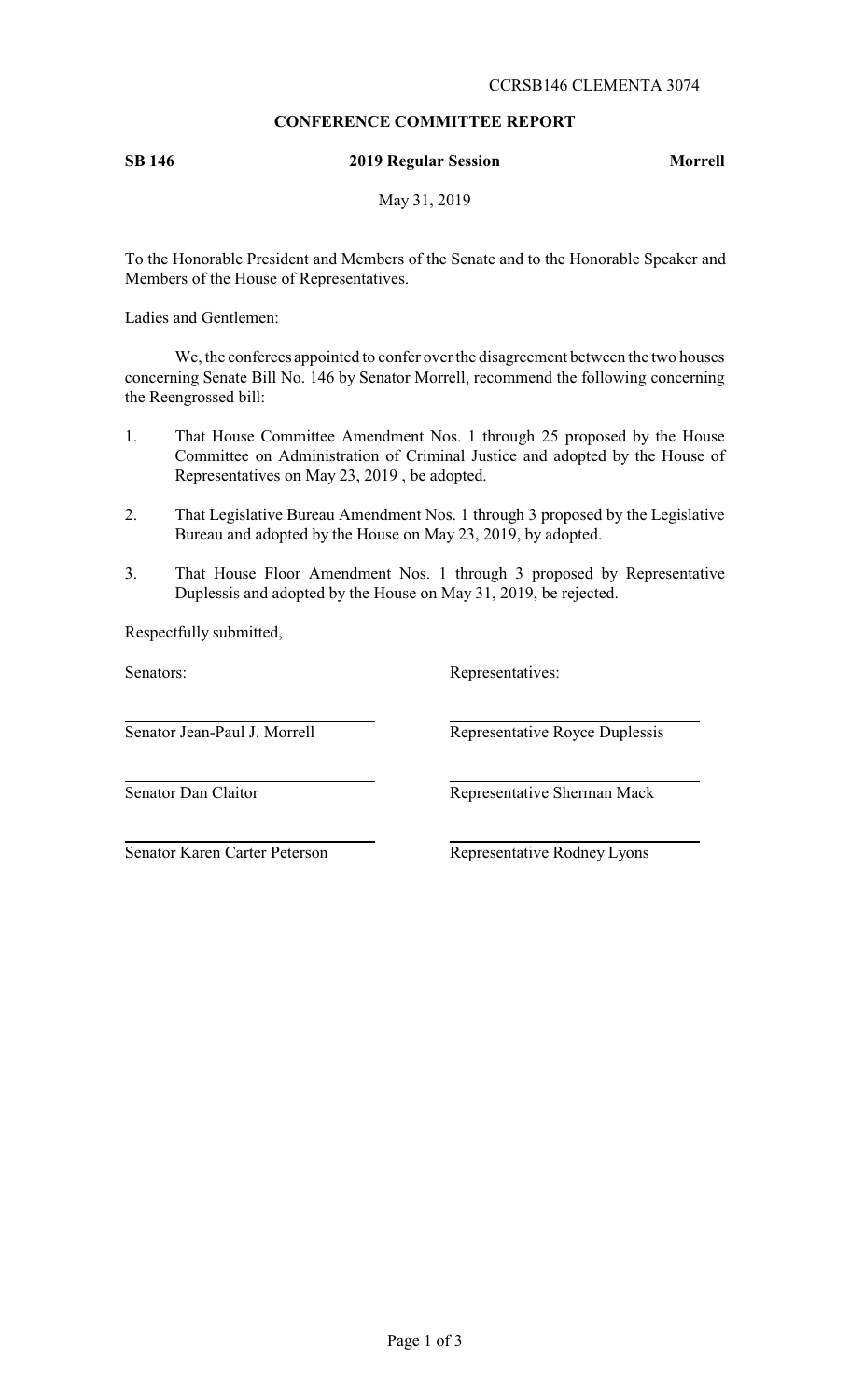The legislative instrument and the following digest, which constitutes no part of the legislative instrument, were prepared by Alden A. Clement, Jr..

## **CONFERENCE COMMITTEE REPORT DIGEST**

### **SB 146 2019 Regular Session Morrell**

## **Keyword and summary of the bill as proposed by the Conference Committee**

DOMESTIC VIOLENCE. Limits the incarceration of victims of domestic violence and sex offenses who refuse to testify against their abusers. (gov sig)

## **Report adopts House amendments that:**

- 1. Specify that a judge cannot order a material witness warrant solely to secure the attendance or testimony of a victim listed in the indictment or bill of information in a felony prosecution.
- 2. Specify that "dating partner" for purposes of proposed law has the same meaning as provided in the present law Protection from Dating Violence Act.
- 3. Change certain references in proposed law from "witness" to "victim".
- 4. Provide that only a qualified victim for which a material witness warrant is being sought pursuant to proposed law has standing to raise the protections provided in proposed law.
- 5. Provide that a victim who is indigent is authorized to apply for counsel for a bond hearing, instead of a providing the victim a right to appointed counsel.
- 6. Change references in proposed law from "criminal justice agency" to "district attorney or other prosecution agency."
- 7. Change references in proposed law from "Department of Justice" to "Louisiana Commission on Law Enforcement and Administration of Criminal Justice."
- 8. With regard to reporting requirements relative to the number of material witness warrants applied for, specify that the report is to include those warrants applied for pursuant to proposed law and have been filed into the record of any criminal prosecution proceeding within their jurisdiction.
- 9. Remove the requirement that the report include the name and contact information of agencies that have failed to submit required reports.
- 10. Make technical changes.

## **Report rejects House amendments that would have:**

- 1. Deleted applicability of proposed law to offenses where the victim is the current or former spouse or dating partner of the defendant rather than where the victim is listed in the indictment or bill of information of the pending felony charge.
- 2. Deleted proposed law requirement that the matter be pending before the court.

## **Digest of the bill as proposed by the Conference Committee**

Present law provides that if the testimony of a witness is essential to the prosecution or the defense, and it may become impracticable to secure the presence of the person by subpoena, then upon motion of the district attorney or defendant, a judge is to issue a warrant for the arrest of the witness. Present law further provides that the witness is to be arrested and held in the parish jail or other suitable place as designated by the court, until he gives an